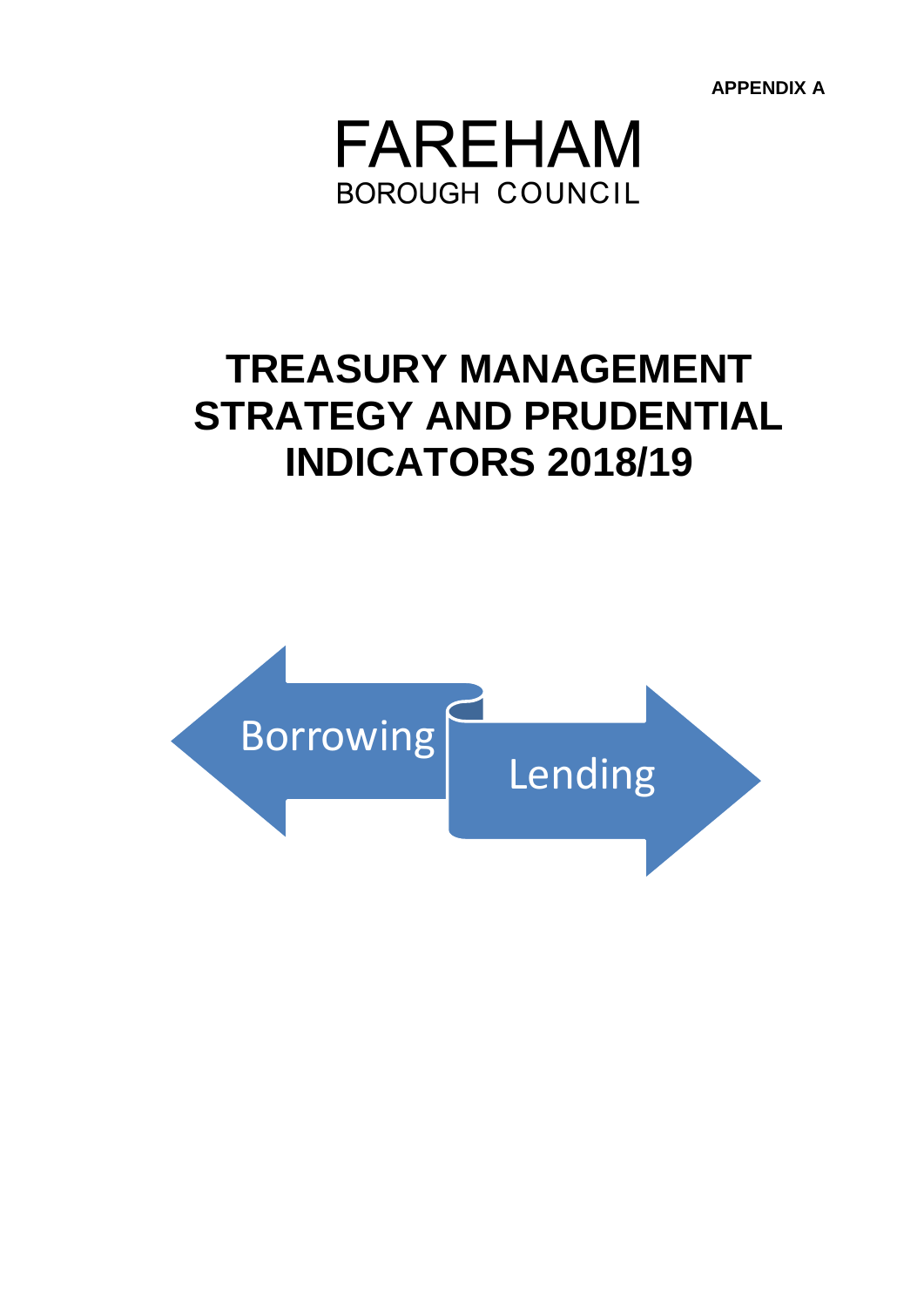# **INTRODUCTION**

## **WHAT IS TREASURY MANAGEMENT?**

1. Treasury Management is defined as:

*The management of the organisation's cash flows, its banking, money market and capital market transactions;*

*the effective control of the risks associated with those activities and the pursuit of optimum performance consistent with those risks.*

- 2. The Council operates a balanced budget, which broadly means cash raised during the year will meet its cash expenditure. There are two aspects to the treasury management service:
	- a) To ensure the cash flow is adequately planned, with **cash being available when it is needed**. Surplus monies are invested in low risk counterparties or instruments commensurate with the Council's low risk appetite, providing adequate liquidity initially before considering investment return.
	- b) To ensure the cash flow meets the Council's **capital plans**. These capital plans provide a guide to the **borrowing need** of the Council. Essentially this is the longer term cash flow planning to ensure that the Council can meet its capital spending requirements. The management of longer term cash may involve arranging long or short term loans, or using longer term cash flow surpluses. On occasion any debt previously drawn may be restructured to meet Council risk or cost objectives.

## **CONTENT OF THE ANNUAL TREASURY MANAGEMENT STRATEGY**

3. This strategy sets out the expected approach to treasury management activities for 2018/19 in light of the anticipated financial climate. It covers two main areas:

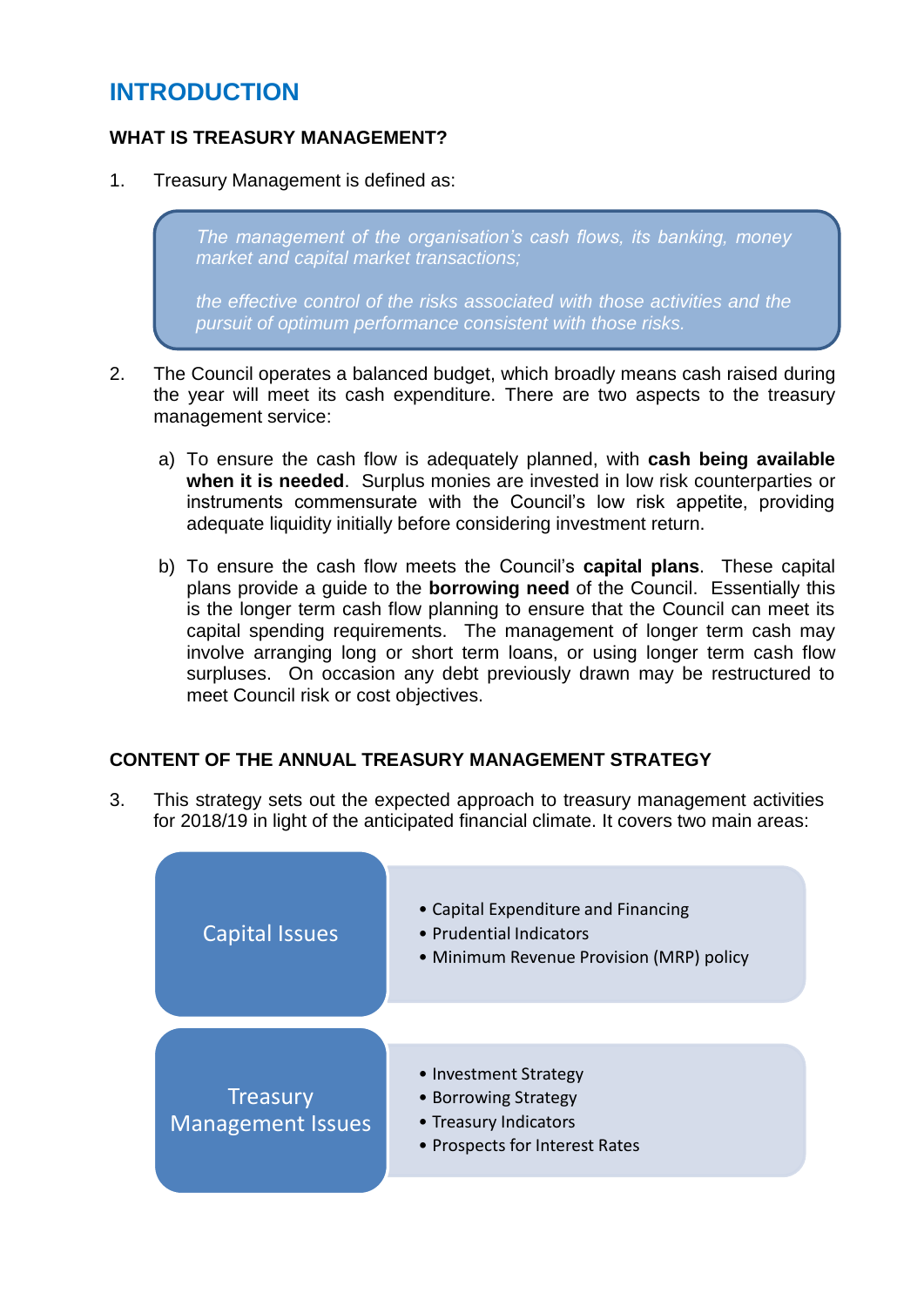- 4. The content of the Strategy is designed to cover the requirements of the Local Government Act 2003, the CIPFA Prudential Code, the CIPFA Treasury Management Code and the DCLG Investment Guidance.
- 5. CIPFA published new versions of its Treasury Management Code of Practice and the Prudential Code in late December 2017. Due to the late publications, CIPFA recognises that changes may not be fully implemented until 2019/20 due to the lead -in time to produce the strategy. Because of this and because there are no changes to the format or content of the strategy, this strategy is based on the 2011 version of both Codes.

#### **REPORTING REQUIREMENTS**

6. The Council receives and approves three main reports each year in relation to Treasury Management, which incorporate a variety of polices, estimates and actuals. The three reports are:



7. The Executive Commmittee is responsible for the implementation and monitoring of these reports whilst the Audit and Governance Committee is responsible for the effective scrutiny of the treasury management strategy and policies.

## **TRAINING**

- 8. The CIPFA Code requires the responsible officer to ensure that members with responsibility for treasury management receive adequate training in treasury management. This especially applies to members responsible for scrutiny.
- 9. Treasury management officers regularly attend training courses, seminars and conferences provided by the Council's treasury management advisers and CIPFA.

#### **USE OF TREASURY MANAGEMENT CONSULTANTS**

- 10. The Council has appointed Arlingclose as treasury management advisers and receives specific advice on investment, debt and capital finance issues.
- 11. The Council recognises that responsibility for treasury management decisions remains with the organisation at all times and will ensure that undue reliance is not placed upon our external service providers.
- 12. It also recognises that there is value in employing external providers of treasury management services in order to acquire access to specialist skills and resources. The Council will ensure that the terms of their appointment and the methods by which their value will be assessed are properly agreed and documented, and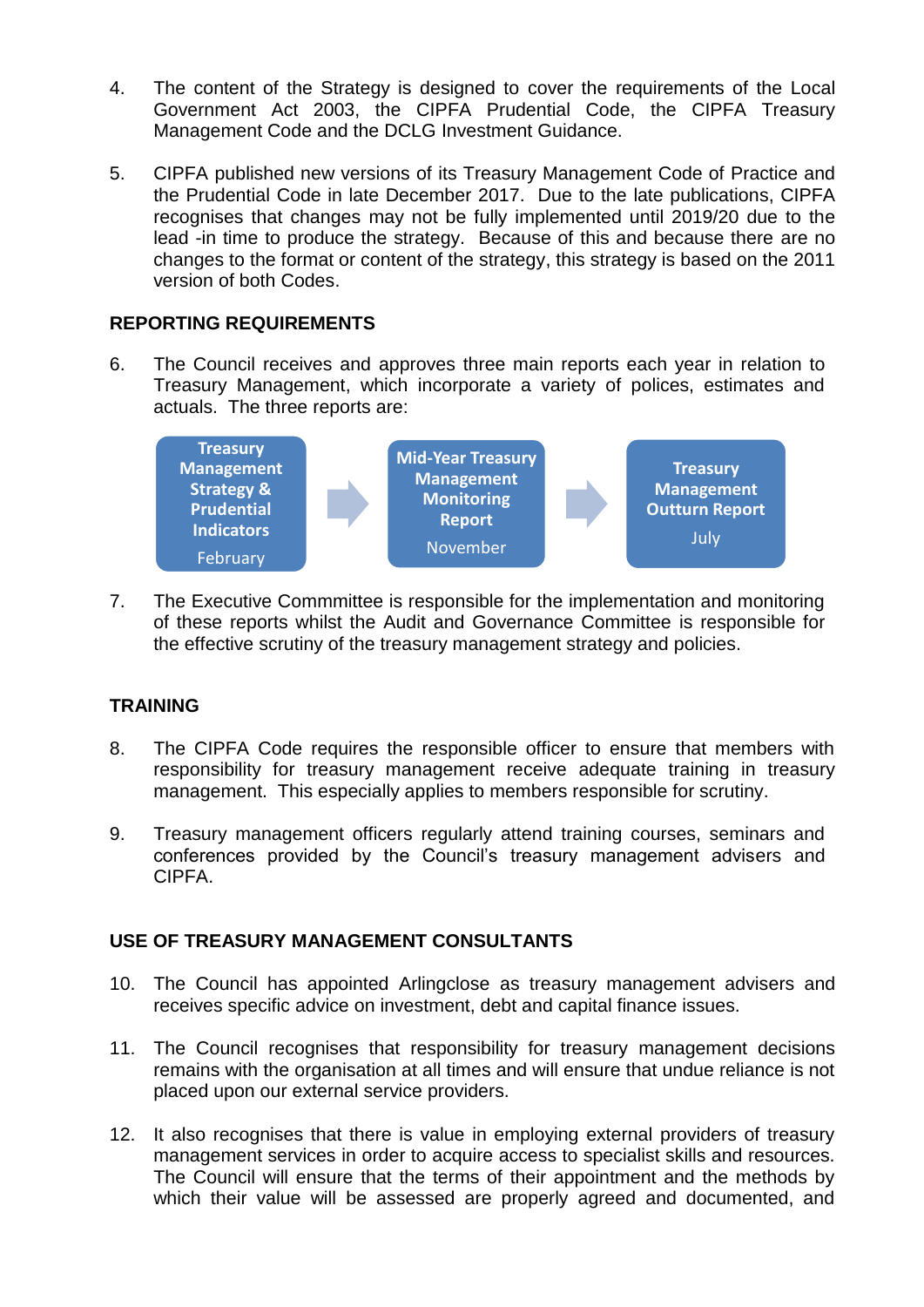subjected to regular review.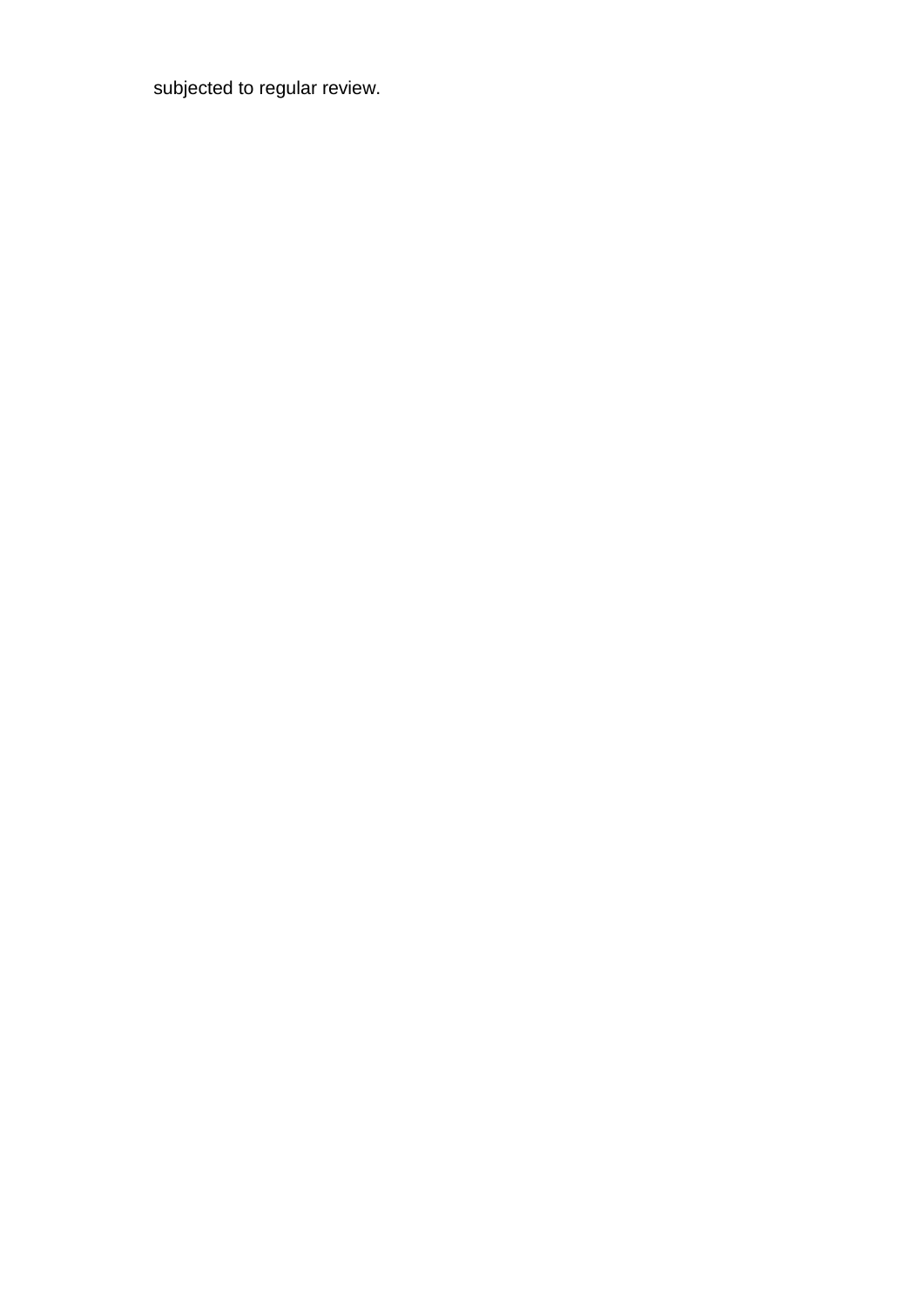# **CAPITAL ISSUES**

## **CAPITAL EXPENDITURE AND FINANCING**

13. The objectives of the CIPFA Prudential Code are to ensure that capital investment plans are **affordable**, **prudent** and **sustainable**, and that treasury decisions are taken in accordance with good professional practice.

## **PRUDENTIAL INDICATORS**

14. The Council's capital expenditure plans are the key driver of treasury management activity. The output of the capital expenditure plans is reflected in the following **four** prudential indicators, which are designed to assist member's overview and confirm capital expenditure plans.

#### **1) Level of Planned Capital Expenditure**

This prudential indicator is a summary of the Council's capital expenditure plans and shows how these plans are being financed by capital or revenue resources.

| <b>Capital Expenditure and</b><br><b>Financing</b> | 2017/18<br><b>Revised</b><br>£'000 | 2018/19<br><b>Estimate</b><br>£'000 | 2019/20<br><b>Estimate</b><br>£'000 | 2020/21<br><b>Estimate</b><br>£'000 | 2021/22<br><b>Estimate</b><br>£'000 |
|----------------------------------------------------|------------------------------------|-------------------------------------|-------------------------------------|-------------------------------------|-------------------------------------|
| <b>Public Protection</b>                           | 0                                  | 0                                   | 0                                   | 0                                   | 329                                 |
| <b>Streetscene</b>                                 | 130                                | 570                                 | 0                                   | 0                                   | 224                                 |
| Leisure and Community                              | 1,115                              | 316                                 | 0                                   | $\Omega$                            | 527                                 |
| Housing                                            | 904                                | 840                                 | 3,330                               | 480                                 | 501                                 |
| <b>Planning and Development</b>                    | 938                                | 30                                  | 0                                   | 0                                   | 0                                   |
| <b>Policy and Resources</b>                        | 19,015                             | 10,787                              | 8,550                               | 3,700                               | 490                                 |
| <b>Total General Fund</b>                          | 22,102                             | 12,543                              | 11,880                              | 4,180                               | 2,071                               |
| <b>HRA</b>                                         | 2,584                              | 5,498                               | 4,283                               | 4,334                               | 3,327                               |
| <b>Total Expenditure</b>                           | 24,686                             | 18,041                              | 16,163                              | 8,514                               | 5,398                               |
| <b>Capital Receipts</b>                            | 294                                | 856                                 | 552                                 | 3,765                               | 252                                 |
| <b>Capital Contributions</b>                       | 5,946                              | 2,031                               | 250                                 | 250                                 | 474                                 |
| <b>Capital Reserves</b>                            | 3,600                              | 6,017                               | 3,961                               | 3,999                               | 3,853                               |
| Revenue                                            | 1,205                              | 1,326                               | 520                                 | 500                                 | 819                                 |
| Borrowing                                          | 13,641                             | 7,811                               | 10,880                              | 0                                   | 0                                   |
| <b>Total Financing</b>                             | 24,686                             | 18,041                              | 16,163                              | 8,514                               | 5,398                               |

## **2) The Council's Borrowing Need (Capital Financing Requirement)**

This prudential indicator is the Council's Capital Financing Requirement (CFR). The CFR is the total historic outstanding capital expenditure which has not yet been paid for from either revenue or capital resources. It is essentially a measure of the Council's underlying borrowing need. Any capital expenditure financed by borrowing will increase the CFR.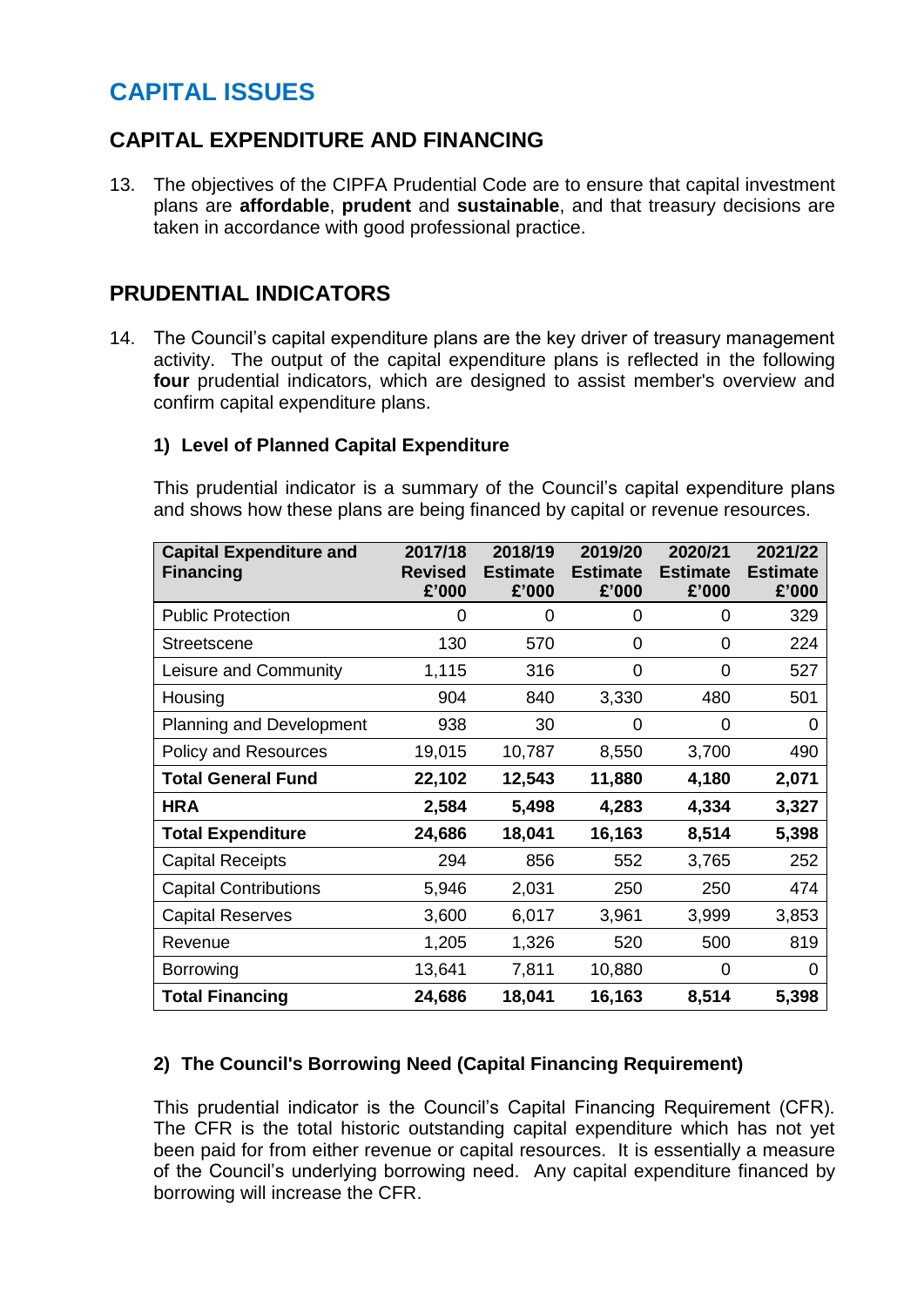The CFR does not increase indefinitely, as the minimum revenue provision (MRP) is a statutory annual revenue charge which broadly reduces the borrowing in line with the asset's life.

The CFR projections are as follows:

| £'000               | 2017/18<br><b>Revised</b><br>£'000 | 2018/19<br><b>Estimate</b><br>£'000 | 2019/20<br><b>Estimate</b><br>£'000 | 2020/21<br><b>Estimate</b><br>£'000 |
|---------------------|------------------------------------|-------------------------------------|-------------------------------------|-------------------------------------|
| <b>General Fund</b> | 37,356                             | 44,546                              | 54,588                              | 53,530                              |
| <b>HRA</b>          | 50,911                             | 50,681                              | 50,451                              | 50,221                              |
| <b>Total CFR</b>    | 88,267                             | 95,227                              | 105,039                             | 103,751                             |

#### **3) Financing Costs as % of Net Revenue Stream**

This is an indicator of affordability and identifies the trend in the cost of capital (borrowing and other long-term obligation costs net of investment income) against the net revenue stream.

The positive percentage for the Housing Revenue Account (HRA) reflects the net borrowing costs for the HRA settlement.

|                     | 2017/18<br><b>Revised</b> | 2018/19<br><b>Estimate</b> | 2019/20<br><b>Estimate</b> | 2020/21<br><b>Estimate</b> |
|---------------------|---------------------------|----------------------------|----------------------------|----------------------------|
| <b>General Fund</b> | 0%                        | 3%                         | 6%                         | 8%                         |
| <b>HRA</b>          | 14%                       | 14%                        | 14%                        | 14%                        |
| <b>Total</b>        | 8%                        | 10%                        | 11%                        | 12%                        |

#### **4) Incremental Impact of Capital Decisions on Council Tax and Housing Rents**

This indicator shows the impact of capital decisions on council tax and housing rent levels. The incremental impact is the difference between the total revenue budget requirement of the current approved capital programme and the proposed capital programme to be approved during this budget cycle.

|                                   | 2017/18<br><b>Revised</b> | 2018/19<br><b>Estimate</b> | 2019/20<br><b>Estimate</b> | 2020/21<br><b>Estimate</b> |
|-----------------------------------|---------------------------|----------------------------|----------------------------|----------------------------|
| Council Tax Band D                | $-F0.41$                  | £1.22                      | £1.01                      | -£0.16                     |
| <b>Weekly Housing Rent Levels</b> | -£0.09                    | £0.04                      | £0.04                      | £0.04                      |

# **HOUSING REVENUE ACCOUNT (HRA) RATIOS**

15. As a result of the HRA Reforms in 2012, the Council moved from a subsidy system to self-financing and was required to take on **£49.3 million** of debt. The table below shows additional local indicators relating to the HRA in respect of this debt.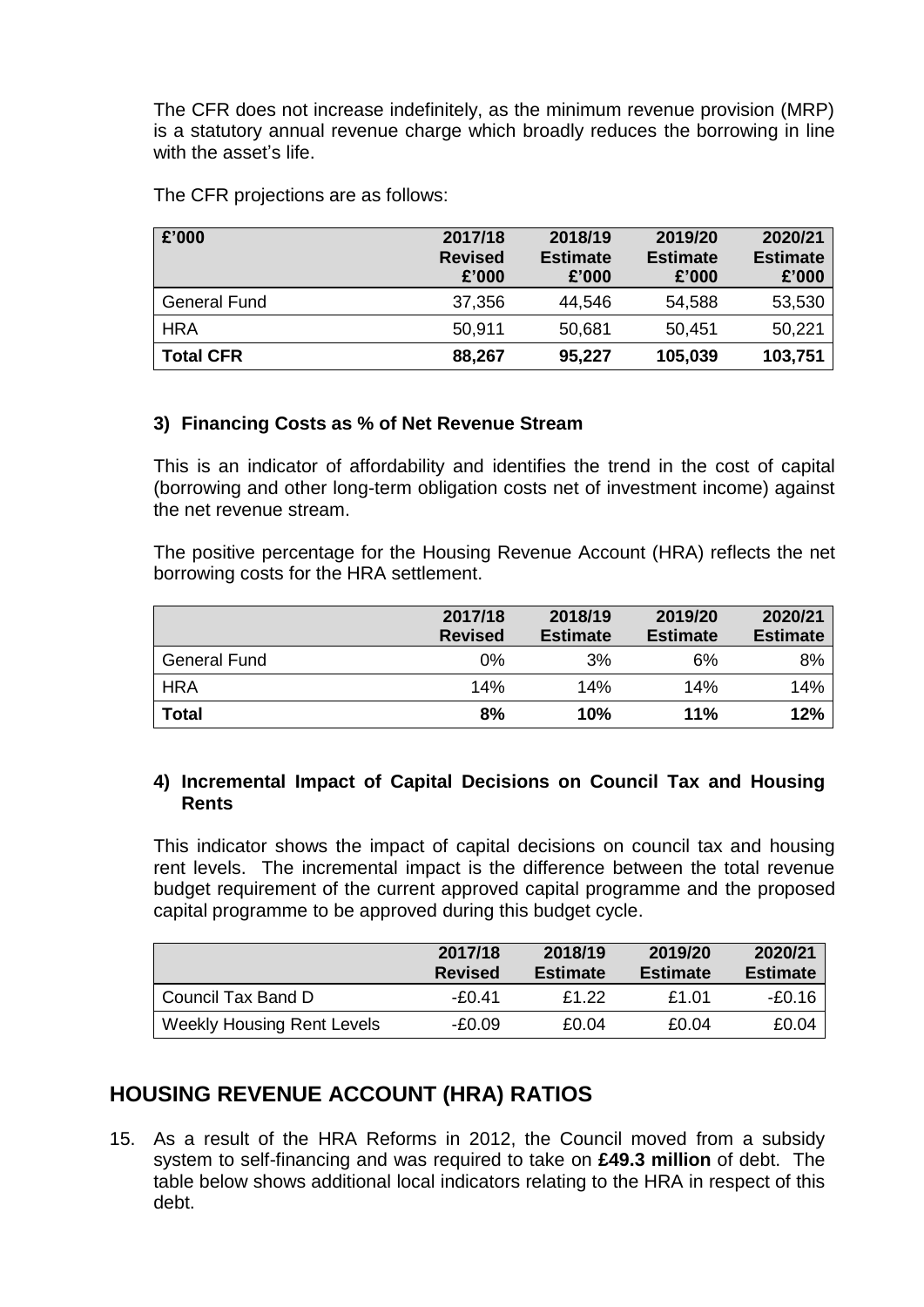|                             | 2017/18<br><b>Revised</b> | 2018/19<br><b>Estimate</b> | 2019/20<br><b>Estimate</b> | 2020/21<br><b>Estimate</b> |
|-----------------------------|---------------------------|----------------------------|----------------------------|----------------------------|
| HRA Debt £'000              | 49,268                    | 49,268                     | 49,268                     | 49,268                     |
| HRA Revenues £'000          | 11,250                    | 11,140                     | 10,840                     | 11,120                     |
| Number of HRA Dwellings     | 2,405                     | 2,400                      | 2,408                      | 2,398                      |
| Ratio of Debt to Revenues % | 4.38:1                    | 4.42:1                     | 4.55:1                     | 4.43:1                     |
| Debt per Dwelling £         | £20,846                   | £20,528                    | £20,460                    | £20,545                    |

## **MINIMUM REVENUE PROVISION (MRP) POLICY STATEMENT**

- 16. Where the Council finances capital expenditure by debt, it must **put aside resources to repay that debt** in later years. The amount charged to the revenue budget for the repayment of debt is known as **Minimum Revenue Provision (MRP)**.
- 17. The Council is required to set an annual policy on the way it calculates the prudent provision for the repayment of General Fund borrowing. The main policy adopted is that MRP will be determined by charging the expenditure over the **expected useful life** of the relevant assets on an **annuity basis** starting in the year after the asset becomes operational. This calculation will be reviewed on a case by case basis depending on the circumstances and with a view to minimising the impact on the council tax payer.
- 18. Where expenditure is on an asset which will be held on a short-term basis (up to 5 years), no MRP will be charged. However, the capital receipt generated by the sale of the asset will be used to repay the debt instead.
- 19. No MRP will be charged in respect of assets held within the HRA, in accordance with DCLG Guidance and capital expenditure incurred during 2018/19 will not be subject to a MRP charge until 2019/20.

# **TREASURY MANAGEMENT ISSUES**

## **INVESTMENTS**

## **Investment Strategy**

20. Both the CIPFA Code and DCLG Guidance require the Council to invest its funds prudently, and to have regard to the **security** and **liquidity** of its investments before seeking the highest rate of return, or **yield**.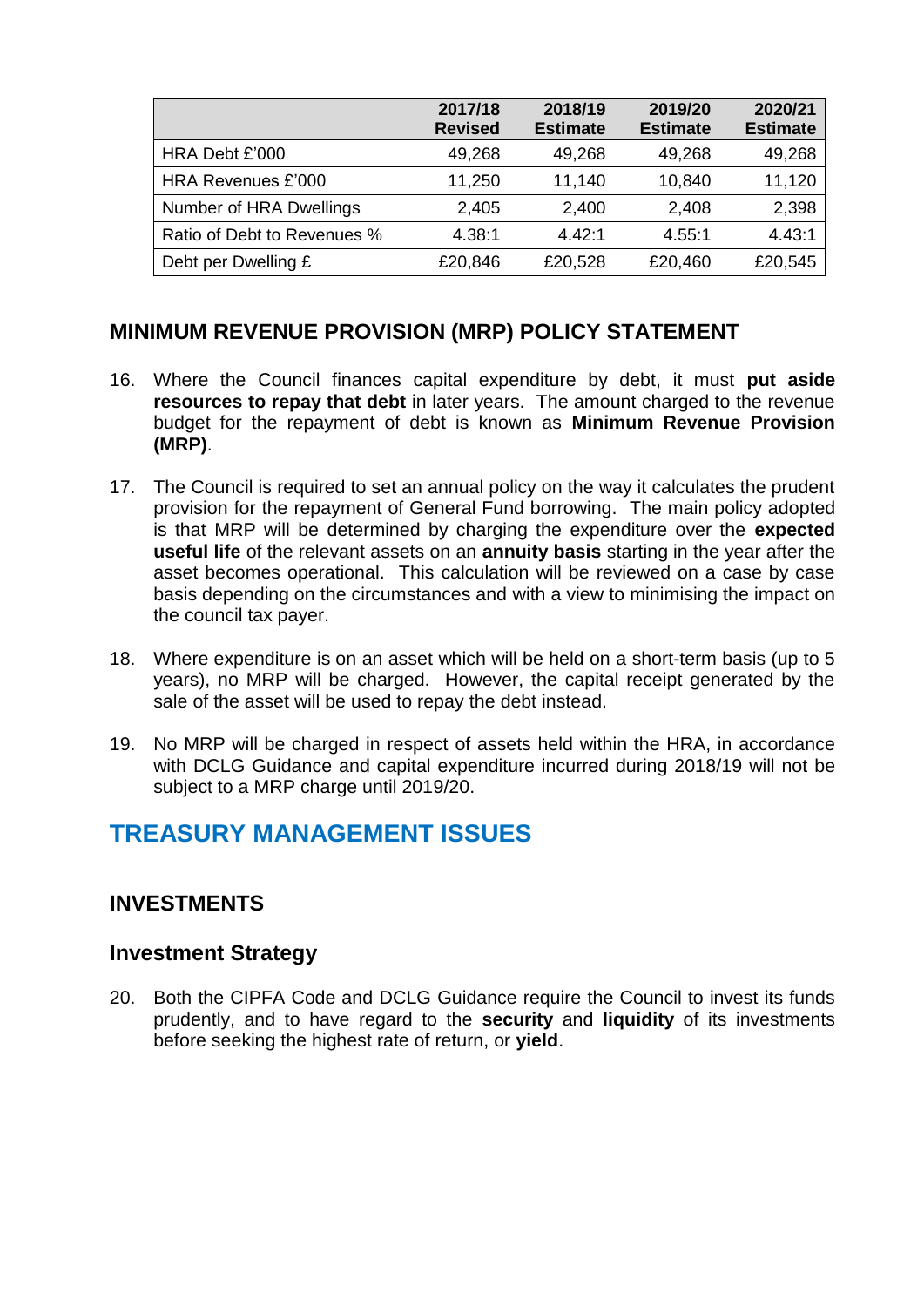

- 21. The Council's objective when investing money is to strike an appropriate balance between **risk and return**, minimising the risk of incurring losses from defaults and the risk of receiving unsuitably low investment income. Where balances are expected to be invested for more than one year, the Council will aim to achieve a total return that is equal or higher than the prevailing rate of inflation, in order to maintain the spending power of the sum invested.
- 22. If the UK enters into a recession in 2018/19, there is a small chance that the Bank of England could set its Bank Rate at or below zero, which is likely to feed through to **negative interest rates** on all low risk, short-term investment options. This situation already exists in many other European countries. In this event, security will be measured as receiving the contractually agreed amount at maturity, even though this may be less than the amount originally invested.
- 23. Given the increasing risk and very low returns from short-term unsecured bank investments, the Council where practical and reasonable, aims to further diversify into more secure and/or higher yielding asset classes.

## **Approved Counterparties**

24. The Council may invest its surplus funds with any of the counterparty types in the table below, subject to the cash limits (per counterparty) and the time limits shown.

| <b>Credit</b><br><b>Rating</b> | <b>Banks</b><br><b>Unsecured</b> | <b>Banks</b><br><b>Secured</b> | <b>Government</b> |
|--------------------------------|----------------------------------|--------------------------------|-------------------|
| <b>UK Govt</b>                 | n/a                              | n/a                            | £Unlimited        |
|                                |                                  |                                | 50 years          |
| AAA                            | £2m                              | £4m                            | £4m               |
|                                | 5 years                          | 20 years                       | 50 years          |
| AA+                            | £2m                              | £4m                            | £4m               |
|                                | 5 years                          | 10 years                       | 25 years          |
| AA                             | £2m                              | £4m                            | £4m               |
|                                | 4 years                          | 5 years                        | 15 years          |
| AA-                            | £2m                              | £4m                            | £4m               |
|                                | 3 years                          | 4 years                        | 10 years          |
| $A+$                           | £2m                              | £4m                            | £2m               |
|                                | 2 years                          | 3 years                        | 5 years           |
| A                              | £2m                              | £4m                            | £2m               |
|                                | 13 months                        | 2 years                        | 5 years           |
| А-                             | £2m                              | £4m                            | £2m               |
|                                | 6 months                         | 13 months                      | 5 years           |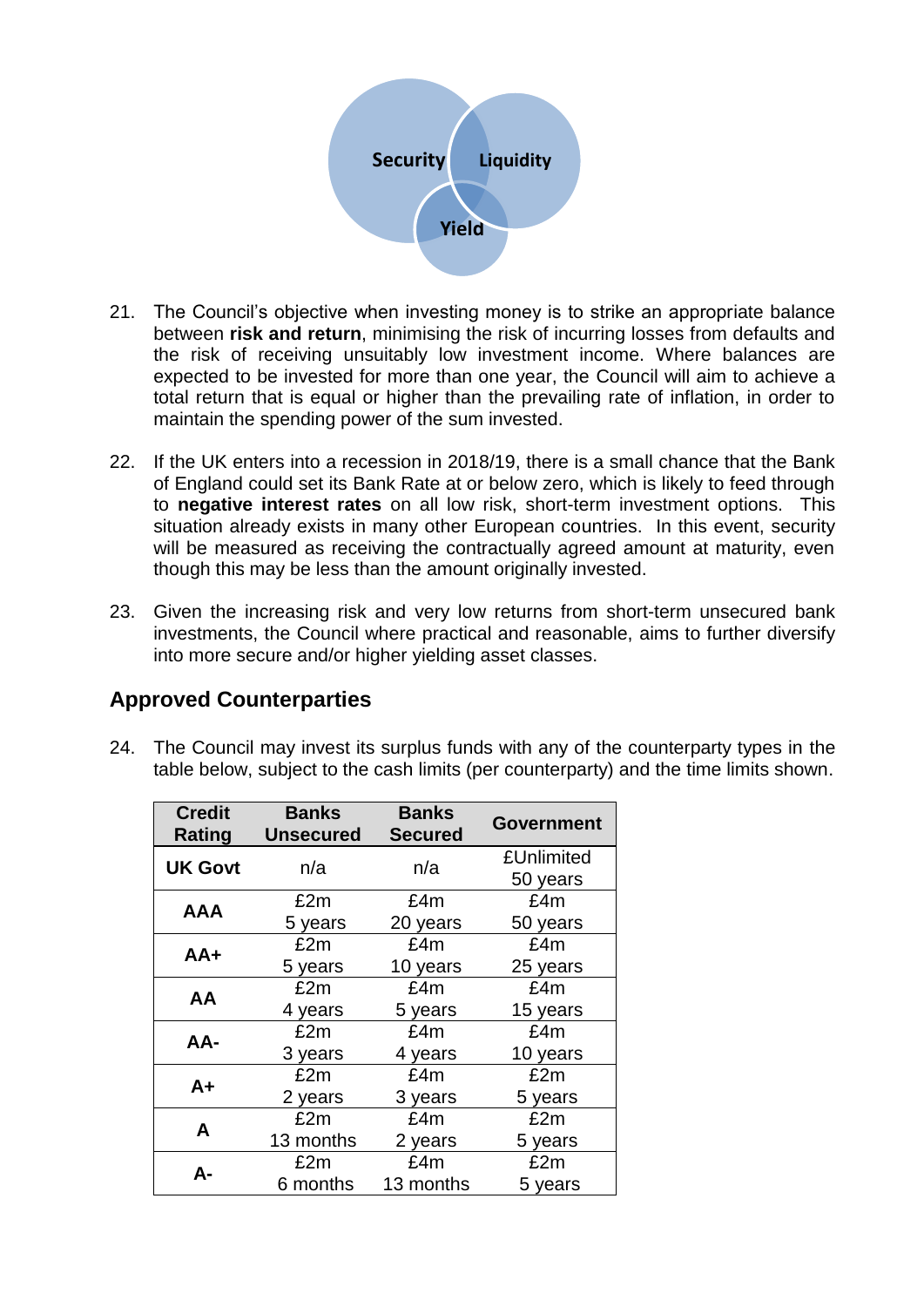| BBB+                           | £1m          | £2m      | £1m      |  |  |
|--------------------------------|--------------|----------|----------|--|--|
|                                | 100 days     | 6 months | 2 years  |  |  |
| £1m<br><b>None</b><br>6 months |              |          | £4m      |  |  |
|                                |              | n/a      | 25 years |  |  |
| <b>Pooled</b>                  |              |          |          |  |  |
| <b>Funds</b>                   | £4m per fund |          |          |  |  |

- 25. Investment limits are set by reference to the lowest published **long-term credit rating** from Fitch, Moody's or Standard & Poor's. Where available, the credit rating relevant to the specific investment or class of investment is used, otherwise the counterparty credit rating is used. However, investment decisions are never made solely based on credit ratings, and all other relevant factors including external advice will be considered.
- 26. Summary of counterparty types:
	- a) **Banks Unsecured:** Accounts, deposits, certificates of deposit and senior unsecured bonds with banks and building societies. These investments are subject to the risk of credit loss via a bail-in should the regulator determine that the bank is failing or likely to fail.
	- b) **Banks Secured:** Covered bonds, reverse repurchase agreements and other collateralised arrangements with banks and building societies. These investments are secured on the bank's assets, which limits the potential losses in the unlikely event of insolvency, and means that they are exempt from bailin. The combined secured and unsecured investments in any one bank will not exceed the cash limit for secured investments.
	- c) **Government:** Loans, bonds and bills issued or guaranteed by national governments, regional and local authorities. These investments are not subject to bail-in, and there is an insignificant risk of insolvency. Investments with the UK Central Government may be made in unlimited amounts for up to 50 years.
	- d) **Pooled Funds:** Shares in diversified investment vehicles consisting of the any of the above investment types, plus equity shares and property. These funds have the advantage of providing wide diversification of investment risks, coupled with the services of a professional fund manager in return for a fee. Short-term Money Market Funds that offer same-day liquidity and very low or no volatility will be used as an alternative to instant access bank accounts, while pooled funds whose value changes with market prices and/or have a notice period will be used for longer investment periods.
- 27. The Council may also invest its surplus funds in corporates (loans, bonds and commercial paper issued by companies other than banks) and registered providers (loans and bonds issued by, guaranteed by or secured on the assets of Registered Providers of Social Housing, formerly known as Housing Associations), subject to meeting the minimum credit rating criteria and time limits recommended by the Council's treasury advisers.

# **Operational Bank Accounts**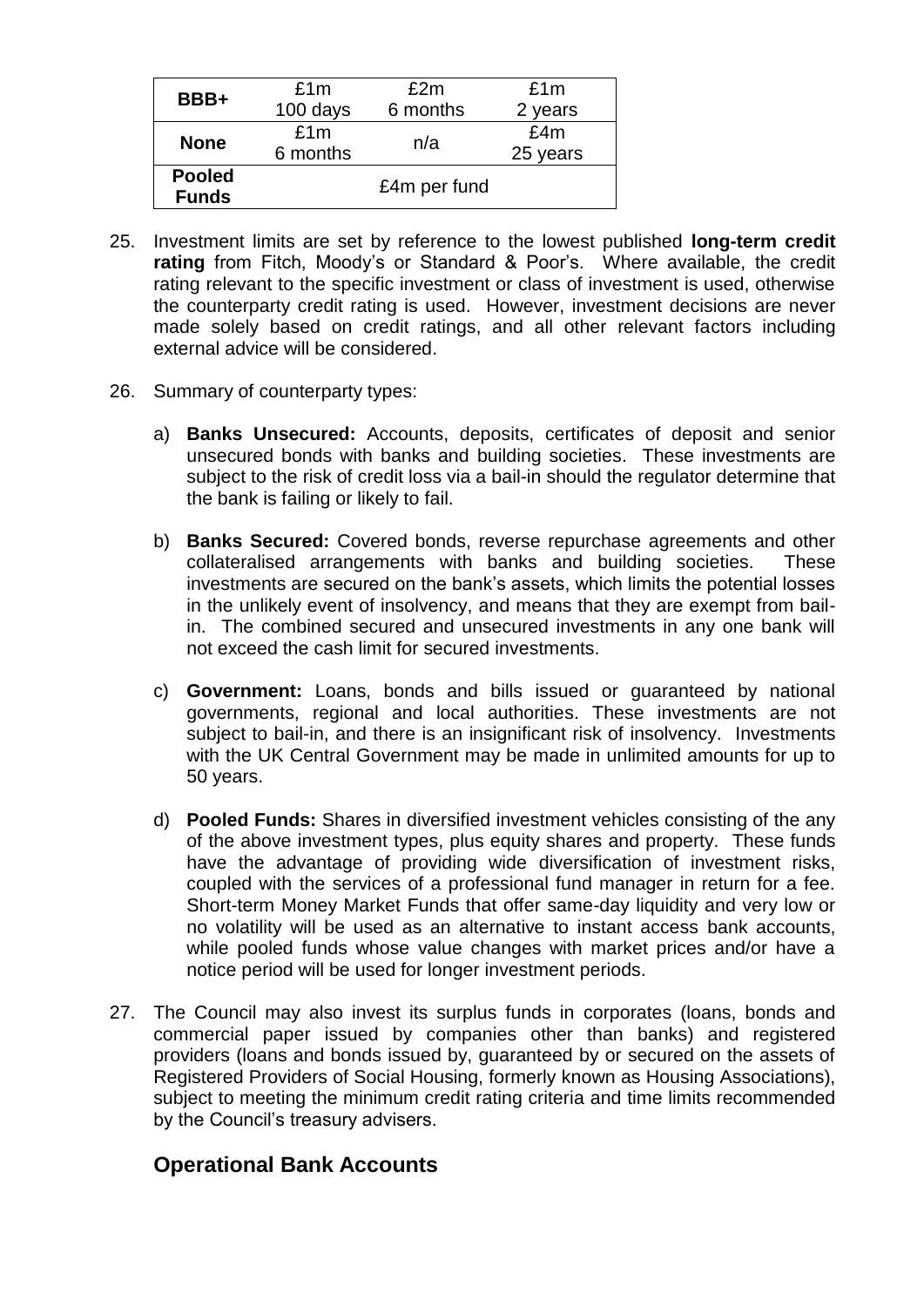28. The Council may incur operational exposures, for example though current accounts, collection accounts and merchant acquiring services, to any UK bank with credit ratings no lower than BBB- and with assets greater than £25 billion. These are not classed as investments, but are still subject to the risk of a bank bail-in, and balances will therefore be kept below £4m per bank. The Bank of England has stated that in the event of failure, banks with assets greater than £25 billion are more likely to be bailed-in than made insolvent, increasing the chance of the Council maintaining operational continuity.

## **Risk Assessment and Credit Ratings**

- 29. Credit ratings are obtained and monitored by the Council's treasury advisers, who will notify changes in ratings as they occur. Where an entity has its credit rating downgraded so that it fails to meet the approved investment criteria then:
	- no new investments will be made.
	- any existing investments that can be recalled or sold at no cost will be, and
	- full consideration will be given to the recall or sale of all other existing investments with the affected counterparty.
- 30. Where a credit rating agency announces that a credit rating is on review for possible downgrade (also known as "rating watch negative" or "credit watch negative") so that it may fall below the approved rating criteria, then only investments that can be withdrawn on the next working day will be made with that organisation until the outcome of the review is announced. This policy will not apply to negative outlooks, which indicate a long-term direction of travel rather than an imminent change of rating.

## **Other Information on the Security of Investments**

- 31. The Council understands that credit ratings are good, but not perfect predictors of investment default. Full regard will therefore be given to other available information on the credit quality of the organisations, in which it invests, including credit default swap prices, financial statements, information on potential government support and reports in the quality financial press. No investments will be made with an organisation if there are substantive doubts about its credit quality, even though it may meet the credit rating criteria.
- 32. The following **internal measures** are also in place:
	- Investment decisions formally recorded and endorsed using a Counterparty Decision Document.
	- Monthly officer reviews of the investment portfolio and quarterly reviews with the Chief Executive Officer.

## **Specified Investments**

- 33. The CLG Guidance defines specified investments as those:
	- denominated in pound sterling,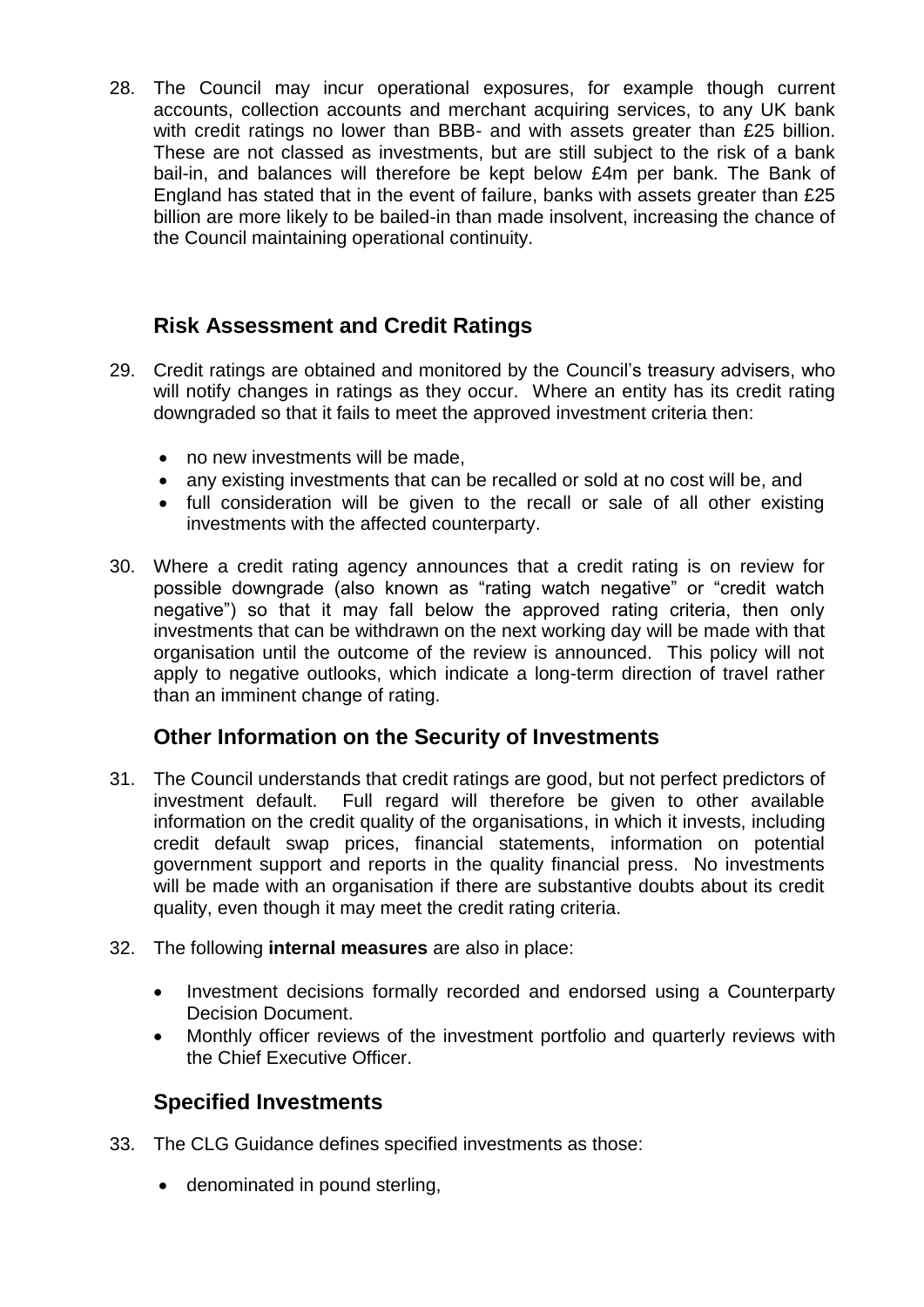- **due to be repaid within 12 months** of arrangement,
- not defined as capital expenditure by legislation, and
- invested with one of:
	- a) the UK Government,
	- b) a UK local authority, parish council or community council, or
	- c) a body or investment scheme of **"high credit quality"**.
- 34. The Council defines "high credit quality" organisations and securities as those having a credit rating of A- or higher that are domiciled in the UK or a foreign country with a sovereign rating of AA+ or higher. For money market funds and other pooled funds "high credit quality" is defined as those having a credit rating of A- or higher.

## **Non-specified Investments**

35. Any investment not meeting the definition of a specified investment is classed as non-specified. The Council does not intend to make any investments denominated in foreign currencies, nor any that are defined as capital expenditure by legislation, such as company shares. Non-specified investments will therefore be limited to **long-term investments**, i.e. those that are due to mature 12 months or longer from the date of arrangement, and investments with bodies and **schemes not meeting the definition on high credit quality**. Limits (per counterparty) on non-specified investments are shown in the table below.

|                                                   | <b>Cash limit</b> |
|---------------------------------------------------|-------------------|
| Total long-term investments                       | £4m               |
| Total investments without credit ratings or rated |                   |
| below A- (except UK Government and local          | £2m               |
| authorities)                                      |                   |
| Total investments (except pooled funds) with      |                   |
| institutions domiciled in foreign countries rated | £2m               |
| below AA+                                         |                   |
| Total non-specified investments                   | f10m              |

## **Investment Limits**

36. The Council's revenue reserves available to cover investment losses are forecast to be £16 million on 31st March 2018. In order to minimise risk, in the case of a single default, the maximum that will be lent to any one organisation (other than the UK Government) will be £4 million. A group of banks under the same ownership will be treated as a single organisation for limit purposes. Limits will also be placed on fund managers, investments in brokers' nominee accounts, foreign countries and industry sectors as below.

|                                                              | <b>Cash limit</b> |
|--------------------------------------------------------------|-------------------|
| Any single organisation, except the UK Central<br>Government | £4m each          |
| <b>UK Central Government</b>                                 | unlimited         |
| Any group of organisations under the same<br>ownership       | £4m per group     |
| Any group of pooled funds under the same                     | £10m per manager  |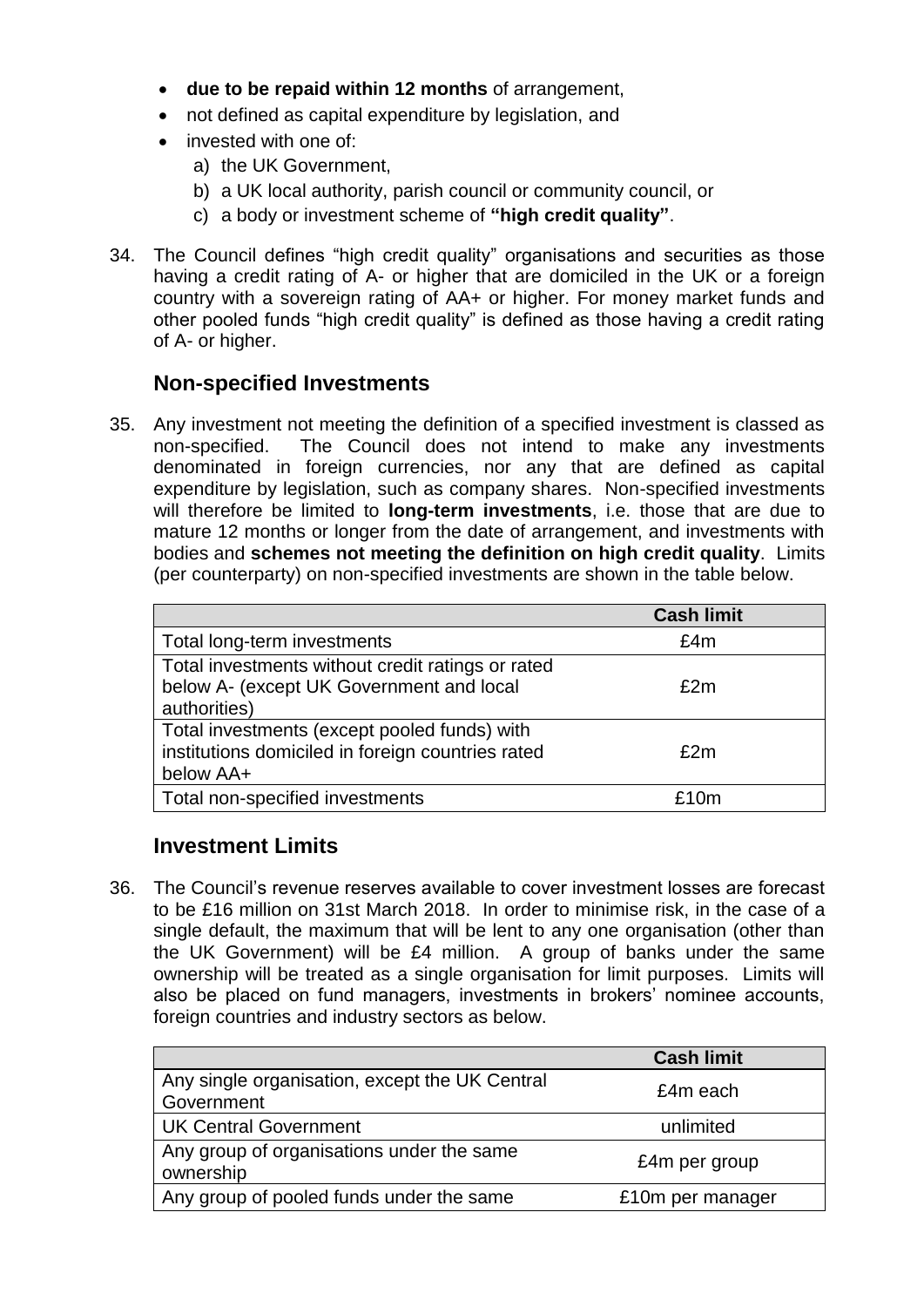| management                                                   |                 |
|--------------------------------------------------------------|-----------------|
| Negotiable instruments held in a broker's<br>nominee account | £10m per broker |
| Foreign countries                                            | £4m per country |
| Unsecured investments with Building Societies                | £2m in total    |
| <b>Money Market Funds</b>                                    | £20m in total   |

## **Liquidity Management**

37. The Council uses a purpose-built cash flow forecasting spreadsheet to determine the maximum period for which funds may prudently be committed. The forecast is compiled on a prudent basis to minimise the risk of the Council being forced to borrow on unfavourable terms to meet its financial commitments. Limits on longterm investments are set by reference to the Council's medium term financial plan and cash flow forecast.

## **Non-Treasury Investments**

- 38. Although not classed as treasury management activities and therefore not covered by the CIPFA Code or the CLG Guidance, the Council may also purchase property for investment purposes and may also make loans and investments for services purposes, for example as equity investments and loans to Council subsidiaries.
- 39. Such loans and investments will be subject to the Council's normal approval process for revenue and capital expenditure and need not comply with this treasury management strategy.

## **Investment Treasury Indicator and Limit**

40. Total principal funds invested for greater than 364 days. These limits are set with regard to the Council's liquidity requirements and are based on the availability of funds after each year-end.

| £M                                 | 2017/18        | 2018/19         | 2019/20         | 2020/21         |
|------------------------------------|----------------|-----------------|-----------------|-----------------|
|                                    | <b>Revised</b> | <b>Estimate</b> | <b>Estimate</b> | <b>Estimate</b> |
| Principal sums invested > 364 days | 10             | 10.             | 10              | 10              |

# **BORROWING**

## **Current Portfolio Position**

41. The Council's treasury portfolio position at 31 March 2016, with forward projections are summarised below. The table shows the actual external borrowing (the treasury management operations), against the capital borrowing need (the Capital Financing Requirement), highlighting any under or over borrowing.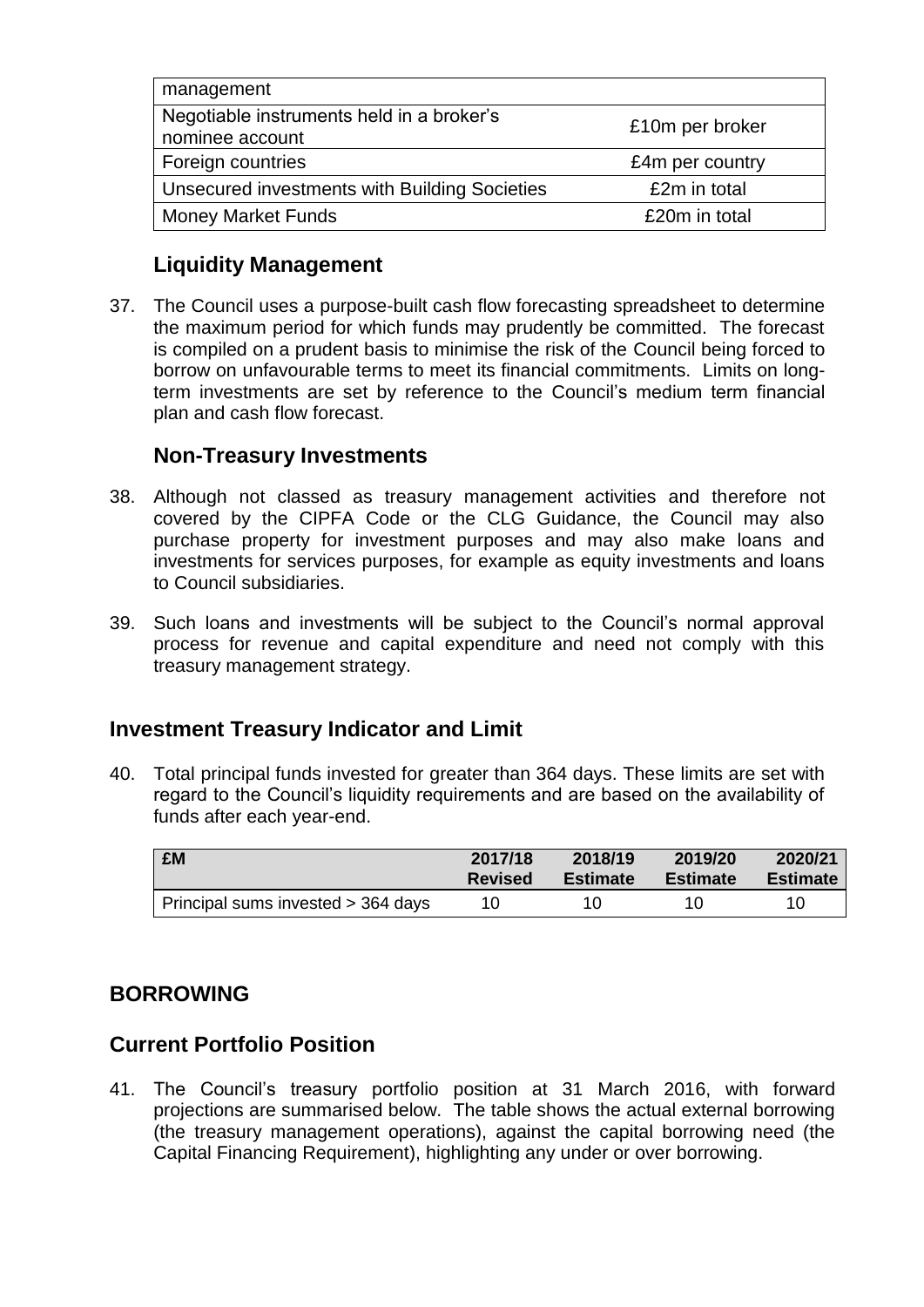| £'000                                            | 2017/18<br><b>Revised</b> | 2018/19<br><b>Estimate</b> | 2019/20<br><b>Estimate</b> | 2020/21<br><b>Estimate</b> |
|--------------------------------------------------|---------------------------|----------------------------|----------------------------|----------------------------|
| Debt at 1 April                                  | 41,835                    | 51,835                     | 59,635                     | 70,435                     |
| Expected change in debt                          | 10,000                    | 7,800                      | 10,800                     | 0                          |
| <b>Gross Debt at 31 March</b>                    | 51,835                    | 59,635                     | 70,435                     | 70,435                     |
| Capital Financing Requirement (CFR)              | 88,267                    | 95,227                     | 105,039                    | 103,751                    |
| <b>Under/(Over) Borrowing</b>                    | 36,432                    | 35,592                     | 34,604                     | 33,316                     |
| <b>CFR</b> for last, current and next 2<br>years | 311,909                   | 332,649                    | 336,012                    | 341,860                    |

- 42. The Council is currently maintaining **an under-borrowed position**. This means that the capital borrowing need (the Capital Financing Requirement), has not been fully funded with loan debt as cash supporting the Council's reserves, balances and cash flow has been used as a temporary measure.
- 43. Within the prudential indicators there are a number of key indicators to ensure that the Council operates its activities within well-defined limits. One of these is that the Council needs to ensure that its gross debt does not, except in the short term, exceed the total of the CFR in the preceding year plus the estimates of any additional CFR for 2018/19 and the following two financial years.
- 44. The Council complied with this prudential indicator in the current year and does not envisage difficulties for the future. This view considers current commitments, existing plans and the proposals in the budget report.

## **Treasury Indicators: Limits to Borrowing Activity**

- 45. The treasury indicators include two limits to borrowing activity:
	- 1) The **operational boundary** is based on the Council's estimate of the most likely (i.e. prudent but not worst case) scenario for external debt. This is the limit beyond which external borrowing is not normally expected to exceed. In most cases, this would be a similar figure to the CFR, but may be lower or higher depending on the levels of actual borrowing.
	- 2) The **authorised limit** is the affordable borrowing limit determined in compliance with the Local Government Act 2003. It is the maximum amount of debt that the Council can legally owe. The authorised limit provides headroom over and above the operational boundary for unusual cash movements.
	- **£'000 2017/18 Revised 2018/19 Estimate 2019/20 Estimate 2020/21 Estimate Operational Boundary** Borrowing 56,000 63,000 74,000 74,000 Other long-term liabilities 5,000 5,000 5,000 5,000
- 46. The limits are: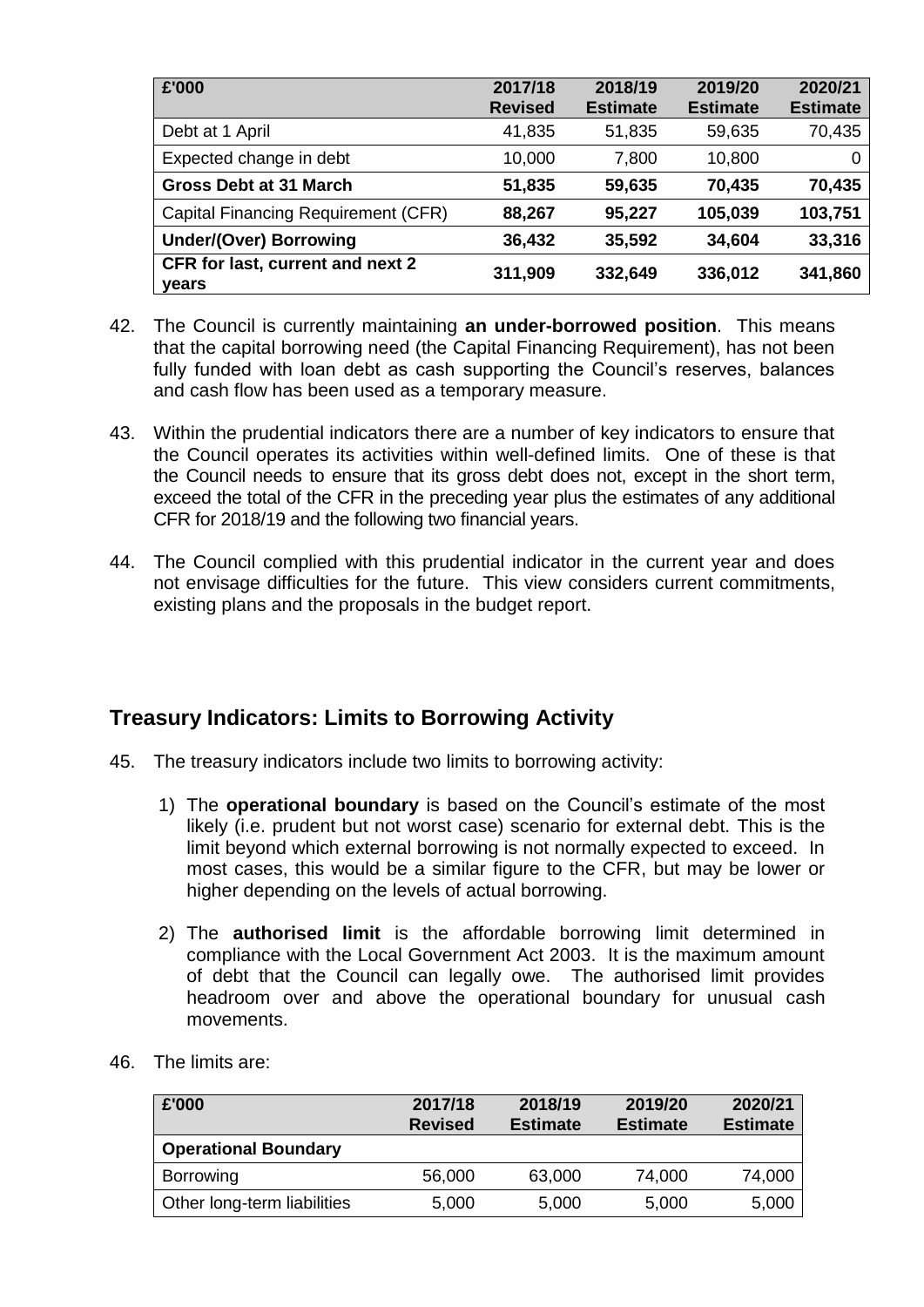| Total                       | 61,000 | 68,000  | 79,000  | 79,000  |
|-----------------------------|--------|---------|---------|---------|
|                             |        |         |         |         |
| <b>Authorised Limit</b>     |        |         |         |         |
| Borrowing                   | 89,000 | 105,000 | 124,000 | 110,000 |
| Other long-term liabilities | 7,000  | 7,000   | 7,000   | 7,000   |
| <b>Total</b>                | 96,000 | 112,000 | 131,000 | 117,000 |

47. The graph below shows the projections for the CFR and borrowing limits:



48. Separately, the Council is also limited to a maximum HRA CFR through the HRA self-financing regime. This limit is currently:

| £'000               | 2017/18<br><b>Revised</b> | 2018/19<br><b>Estimate</b> | 2019/20<br><b>Estimate</b> | 2020/21<br><b>Estimate</b> |
|---------------------|---------------------------|----------------------------|----------------------------|----------------------------|
| <b>HRA Debt Cap</b> | 56,851                    | 56,851                     | 56,851                     | 56,851                     |
| <b>HRA CFR</b>      | 50,911                    | 50,681                     | 50,451                     | 50,221                     |
| <b>HRA Headroom</b> | 5,940                     | 6,170                      | 6,400                      | 6,630                      |

## **Borrowing Strategy**

49. The Council's main objective when borrowing money is to strike an appropriately low risk balance between **securing low interest costs** and achieving **certainty of those costs** over the period for which funds are required. The flexibility to renegotiate loans should the Council's long-term plans change is a secondary objective.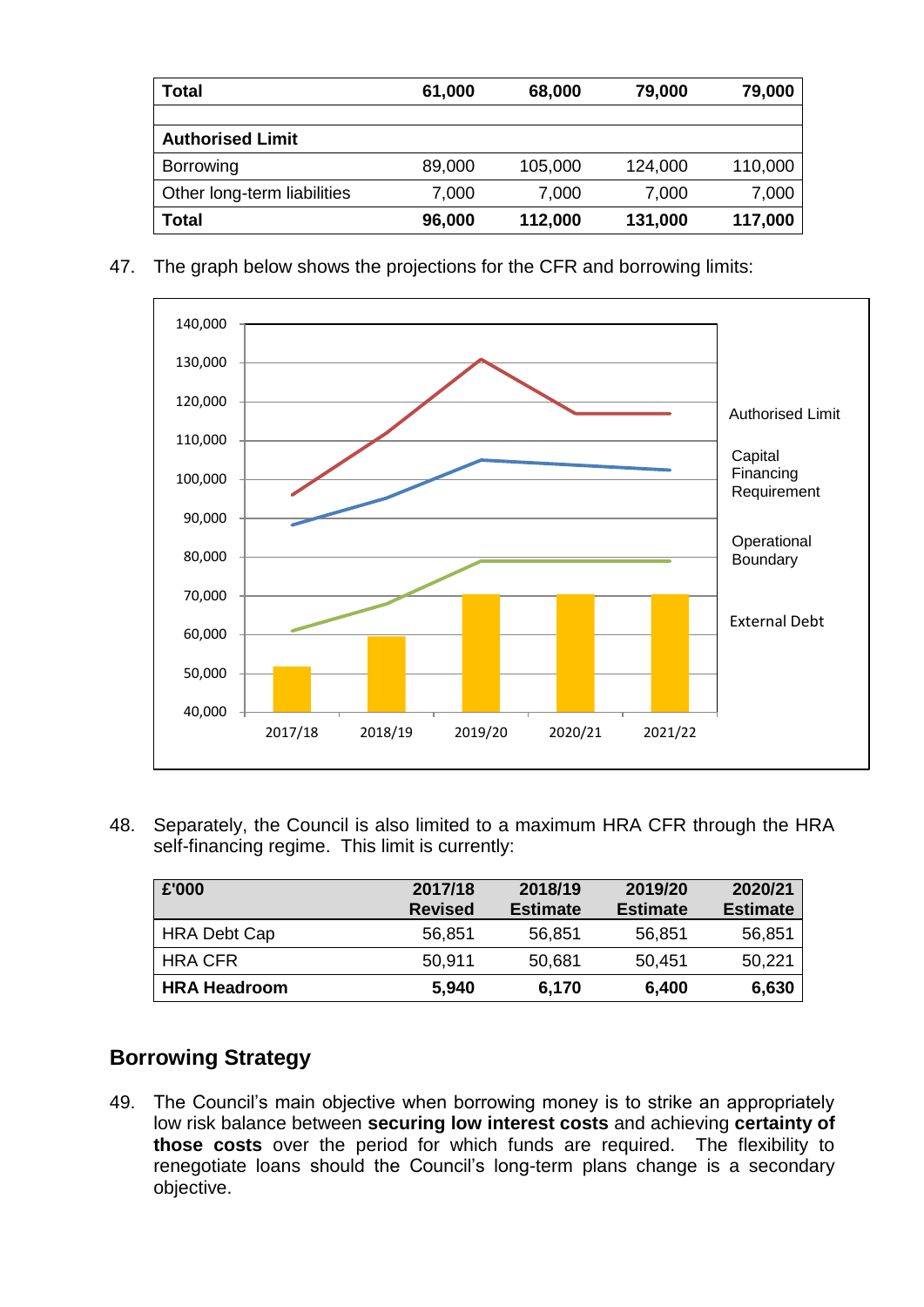- 50. The Council has been in a debt free position for the General Fund for many years mainly due to having sufficient capital reserves to meet the Council's capital programme. However, this position will change over the coming years as borrowing is required for large capital schemes at Daedalus and new property investment opportunities.
- 51. With short-term interest rates currently much lower than long-term rates, it is likely to be more cost effective in the short term to either **use internal resources**, or to **borrow short-term** loans instead.
- 52. By doing so, the Council can reduce net borrowing costs (despite foregone investment income) and **reduce overall treasury risk**. The benefits of internal borrowing or short-term borrowing will be monitored regularly against the potential for incurring additional costs by deferring borrowing into future years when longterm borrowing rates are forecast to rise modestly.
- 53. Our treasury advisers will assist the Council with this **'cost of carry'** and breakeven analysis. Its output may determine whether the Council borrows additional sums at long-term fixed rates in 2018/19 with a view to keeping future interest costs low, even if this causes additional cost in the short-term.
- 54. Alternatively, the Council may arrange forward starting loans during 2018/19, where the interest rate is fixed in advance, but the cash is received in later years. This would enable certainty of cost to be achieved without suffering a cost of carry in the intervening period.
- 55. In addition, the Council may borrow short-term loans (normally for up to one month) to cover unexpected cash flow shortages.

## **Sources of Borrowing**

- 56. The approved sources of long-term and short-term borrowing are:
	- Public Works Loan Board (PWLB) and any successor body.
	- Any institution approved for investments, including other local authorities.
	- Any other bank or building society authorised to operate in the UK.
	- UK public and private sector pension funds (expect the Hampshire County Council Pension Fund).
	- Capital market bond investors.
	- UK Municipal Bonds Agency plc and other special purpose companies created to enable local authority bond issues.
- 57. In addition, capital finance may be raised by the following methods that are not borrowing, but may be classed as other debt liabilities:
	- Operating and finance leases
	- Hire purchase
	- Private Finance Initiative
	- Sale and leaseback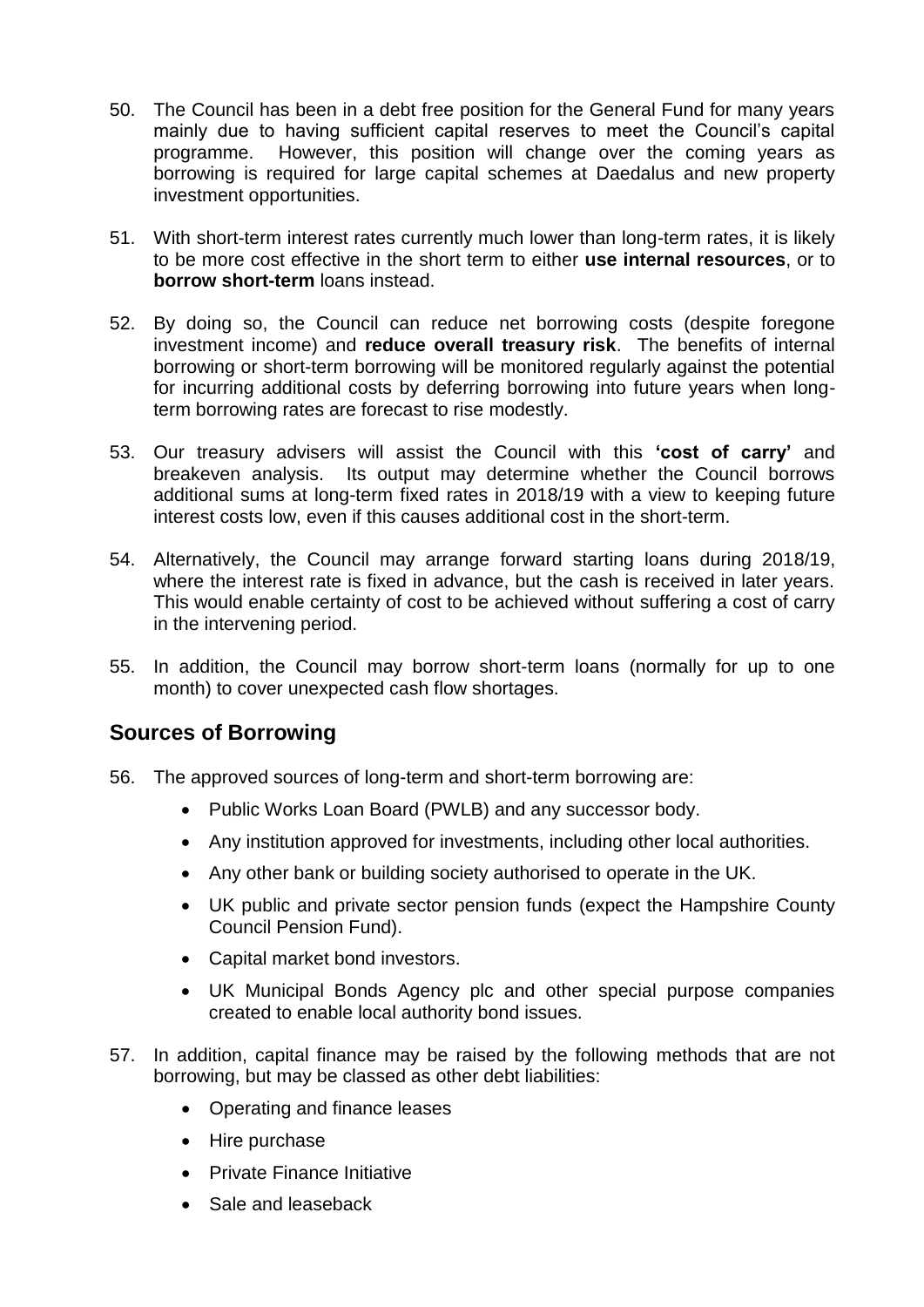58. The Council has previously raised all of its long-term borrowing from the PWLB but it will investigate other sources of finance, such as local authority loans and bank loans that may be available at more favourable rates.

## **Borrowing in Advance of Need**

- 59. The Council may, from time to time, borrow in advance of need, where this is expected to provide the best long-term value for money. Since amounts borrowed will be invested until spent, the Council is aware that it will be exposed to the risk of loss of the borrowed sums, and the risk that investment and borrowing interest rates may change in the intervening period. These risks will be managed as part of the Council's overall management of its treasury risks.
- 60. The total amount borrowed will not exceed the authorised borrowing limit of £112 million. The maximum period between borrowing and expenditure is expected to be two years, although the Council is not required to link particular loans with particular items of expenditure

## **Debt Rescheduling**

61. The PWLB allows authorities to repay loans before maturity and either pay a premium or receive a discount according to a set formula based on current interest rates. The Council may take advantage of this and replace some loans with new loans, or repay loans without replacement, where this is expected to lead to an overall cost saving or a reduction in risk.

# **PROSPECTS FOR INTEREST RATES**

- 62. The Council's treasury management advisers assist the Council to formulate a view on interest rates. The latest detailed economic and interest rate forecast provided by Arlingclose is attached at Annex A.
- 63. The following graph and commentary gives the Arlingclose's central view on interest rates.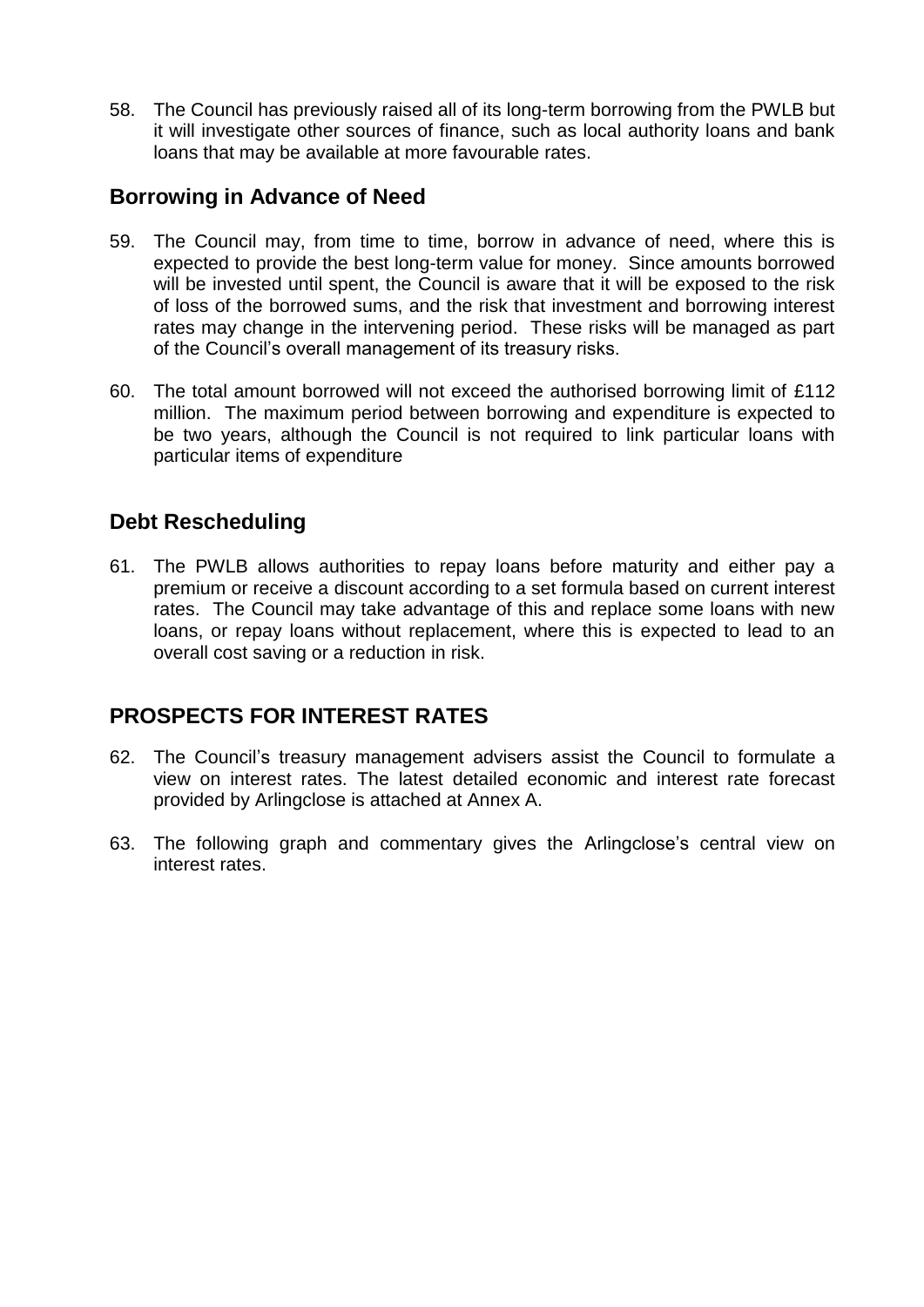

- 64. Arlingclose's central case is for UK Bank Rate to remain at 0.50% during 2018/19**,** following the rise from the historic low of 0.25%. The Monetary Policy Committee re-emphasised that any prospective increases in Bank Rate would be expected to be at a gradual pace and to a limited extent.
- 65. Future expectations for higher short-term interest rates are subdued and ongoing decisions remain data dependant and negotiations on exiting the EU cast a shadow over monetary policy decisions.
- 66. The risks to Arlingclose's forecast are broadly balanced on both sides. The Arlingclose central case is for gilt yields to remain broadly stable across the medium term. Upward movement will be limited, although the UK government's seemingly deteriorating fiscal stance is an upside risk.

## **TREASURY MANAGEMENT LIMITS ON ACTIVITY**

- 67. There are **three** debt related treasury activity limits. The purpose of these are to restrain the activity of the treasury function within certain limits, thereby managing risk and reducing the impact of any adverse movement in interest rates. However, if these are set to be too restrictive they will impair the opportunities to reduce costs and improve performance*.* The indicators are:
	- Upper limits on **variable interest rate exposure**. This identifies a maximum limit for variable interest rates based upon the debt position net of investments;
	- Upper limits on **fixed interest rate exposure**. This is similar to the previous indicator and covers a maximum limit on fixed interest rates;
	- **Maturity structure of borrowing**. These gross limits are set to reduce the Council's exposure to large fixed rate sums falling due for refinancing, and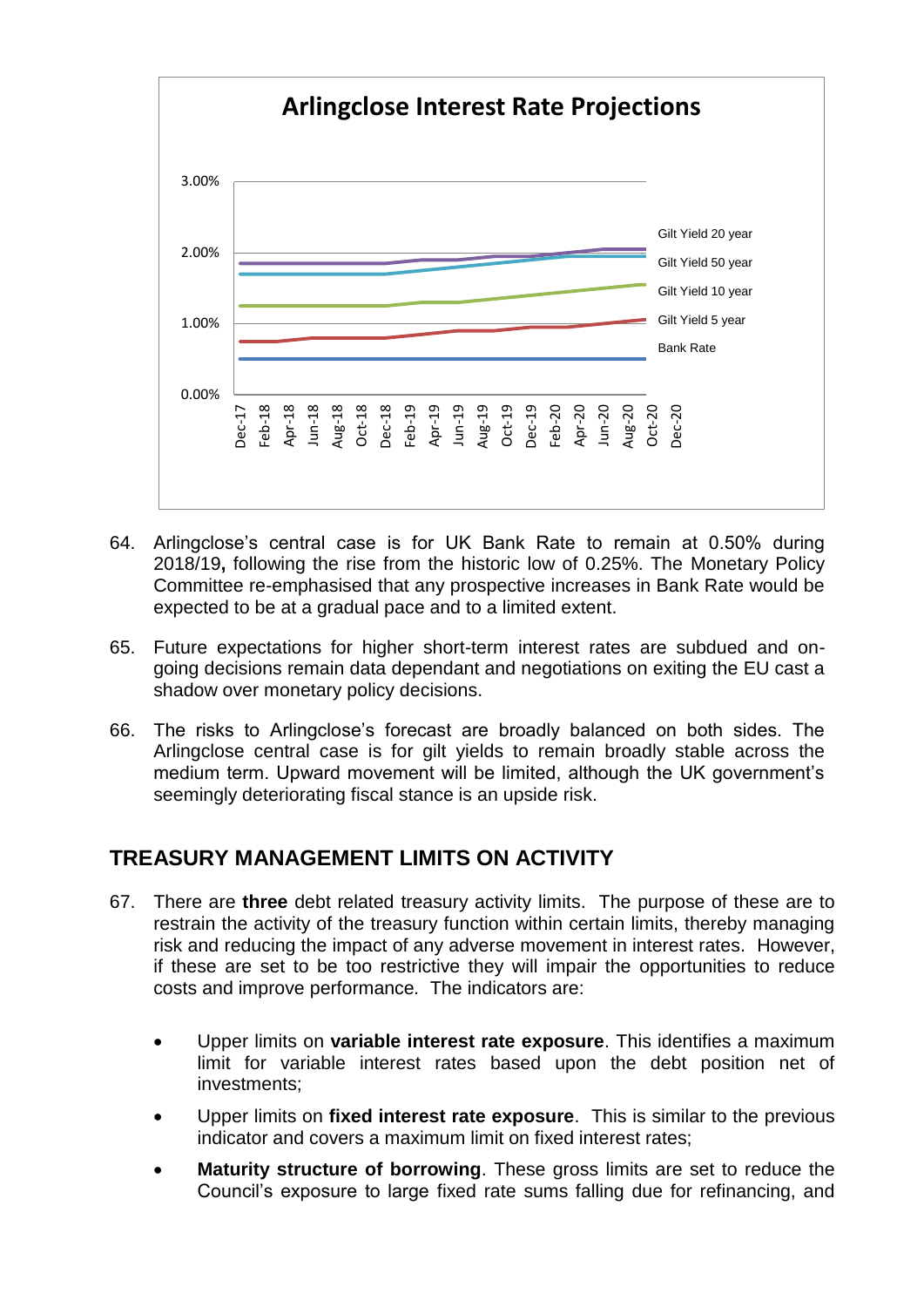are required for upper and lower limits.

#### 68. The treasury indicators and limits are:

| <b>Upper limits on interest rate</b><br>exposures | 2017/18 | 2018/19            | 2019/20 | 2020/21 |
|---------------------------------------------------|---------|--------------------|---------|---------|
|                                                   | %       | $\frac{9}{6}$      | ℅       | %       |
| - Upper limit on variable interest rate           |         |                    |         |         |
| exposures                                         | 25      | 25                 | 25      | 25      |
| - Upper limit on fixed interest rate              |         |                    |         |         |
| exposures                                         | 100     | 100                | 100     | 100     |
|                                                   |         |                    |         |         |
| <b>Maturity structure of borrowing</b>            |         | <b>Upper Limit</b> |         |         |
|                                                   | %       | %                  | ℅       | $\%$    |
| - Loans maturing within 1 year                    | 25      | 25                 | 25      | 25      |
| - Loans maturing within 1 - 2 years               | 25      | 25                 | 25      | 25      |
| - Loans maturing within 2 - 5 years               | 25      | 25                 | 25      | 25      |
| - Loans maturing within 5 - 10 years              | 50      | 50                 | 50      | 50      |
| - Loans maturing in over 10 years                 | 100     | 100                | 100     | 100     |

## **Other Items**

- 69. There are many additional items that the Council is obliged by CIPFA or DCLG to include in its Treasury Management Strategy.
- 70. **Policy on Use of Financial Derivatives:** The Council will only use standalone financial derivatives (such as swaps, forwards, futures and options) where they can be clearly demonstrated to reduce the overall level of the financial risks that the Council is exposed to. Additional risks presented, such as credit exposure to derivative counterparties, will be considered when determining the overall level of risk. Embedded derivatives, including those present in pooled funds and forward starting transactions, will not be subject to this policy, although the risks they present will be managed in line with the overall treasury risk management strategy.
- 71. Financial derivative transactions may be arranged with any organisation that meets the approved investment criteria. The current value of any amount due from a derivative counterparty will count against the counterparty credit limit and the relevant foreign country limit.
- 72. **Policy on Apportioning Interest to the HRA:** On 28 March 2012, the Council borrowed £40 million from the Public Works Loan Board (PWLB) to buy itself out the of the HRA subsidy System. The monies were borrowed by the General Fund on behalf of the HRA. The interest on these loans is charged to the HRA on a half-yearly basis at the rate charged by PWLB. A further £9.268 million was lent by the General Fund to the HRA to complete the buyout. Interest on this element is charged at the average weighted rate of the PWLB loans.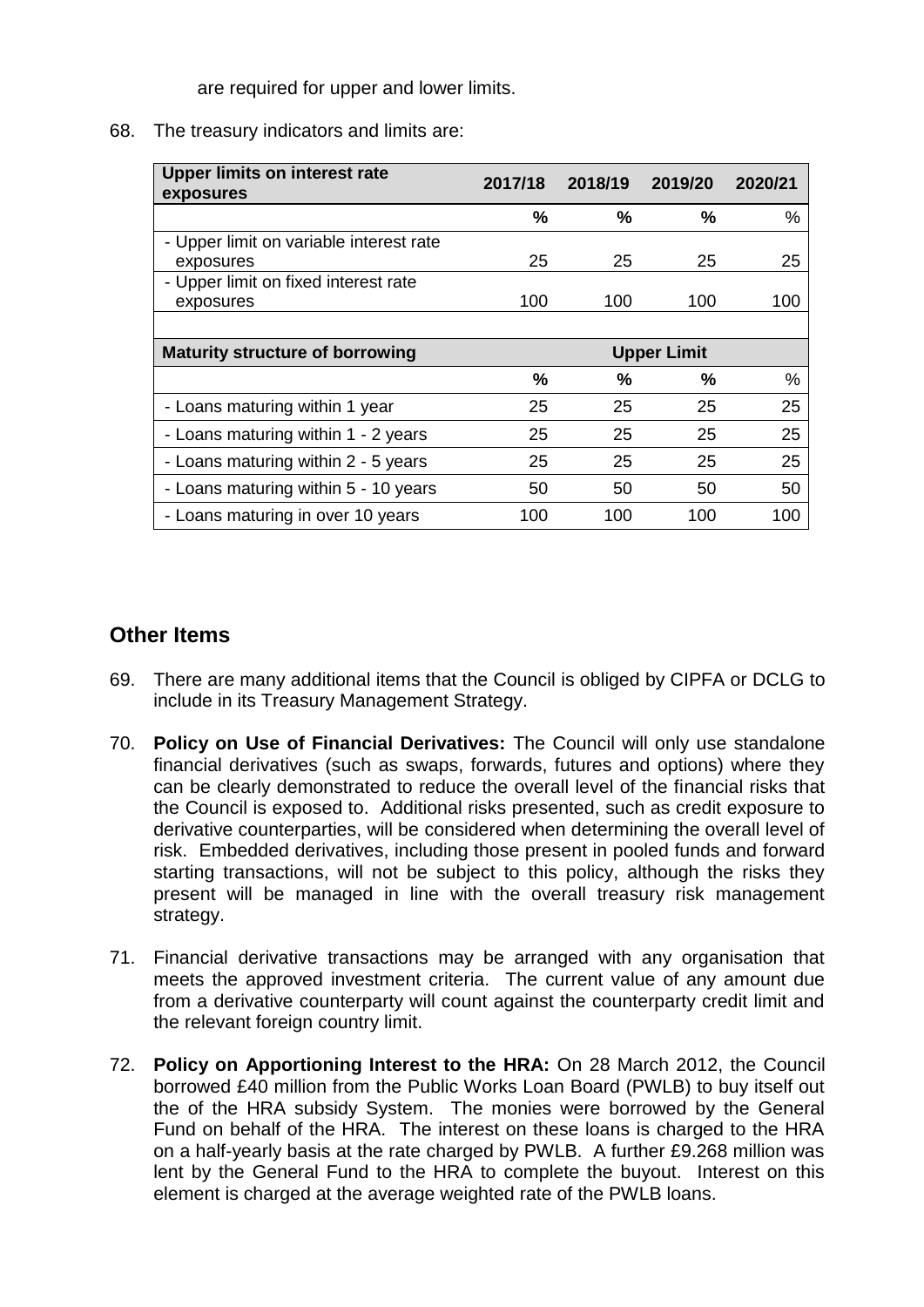- 73. The unfunded HRA capital financing requirement is also charged to the HRA at the average weighted rate of the PWLB loans.
- 74. The General Fund credits the HRA with interest earned on HRA credit balances calculated on the monthly movement in reserve balances and applied at year end. The rate used is the weighted interest rate on General Fund investments and cash balances.
- 75. **Financial Implications:** The budget for investment income in 2018/19 for the General Fund is £459,900 and the HRA is £65,600 and the budget for debt interest paid in 2018/19 is £1,794,900 for the HRA. If actual levels of investments and borrowing, and actual interest rates differ from those forecast, performance against budget will be correspondingly different.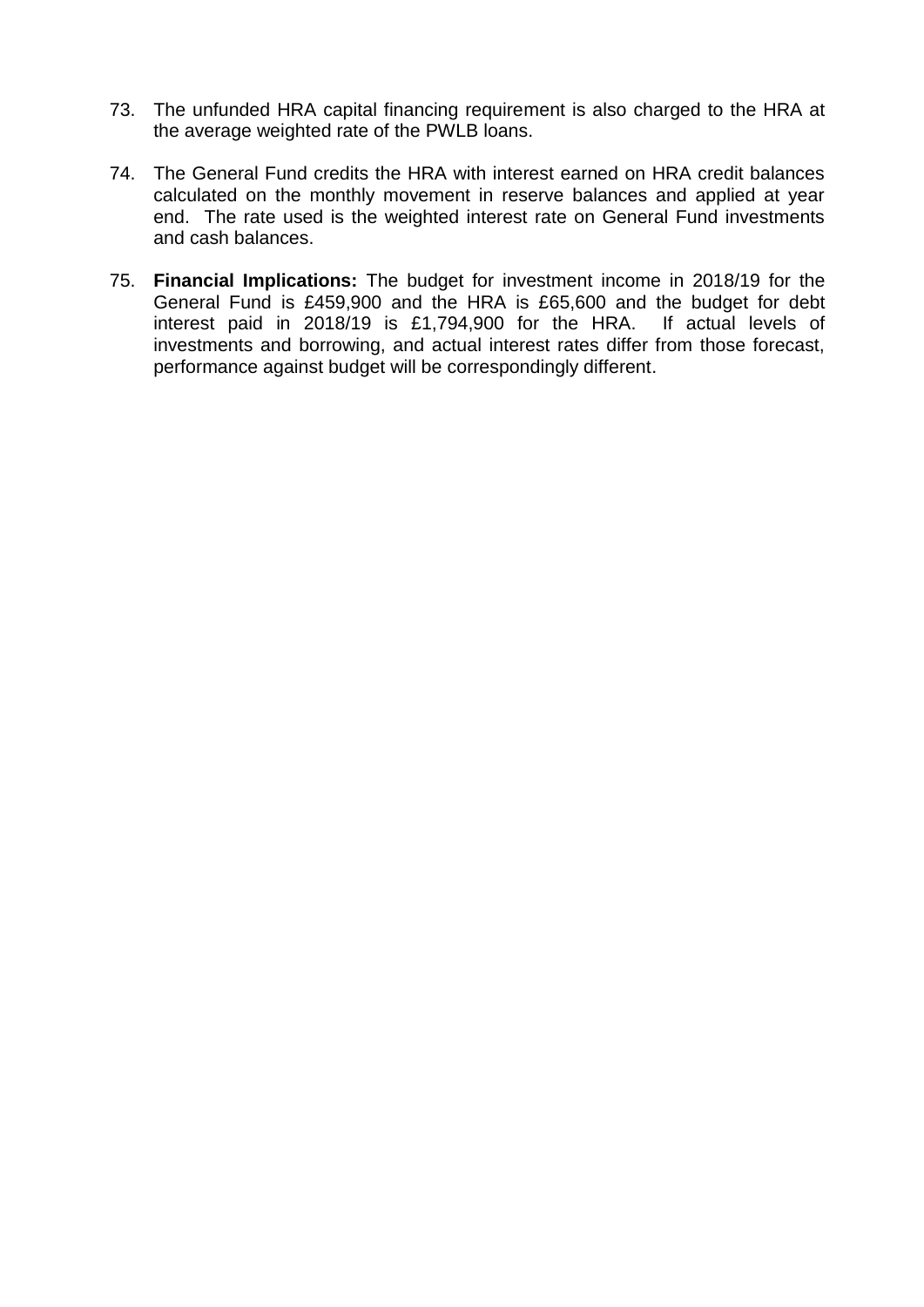## **ARLINGCLOSE ECONOMIC AND INTEREST RATE FORECAST NOVEMBER 2017**

#### **Economic Background**

The major external influence on the Authority's treasury management strategy for 2018/19 will be the UK's progress in negotiating its exit from the European Union and agreeing future trading arrangements. The domestic economy has remained relatively robust since the surprise outcome of the 2016 referendum, but there are indications that uncertainty over the future is now weighing on growth. Transitional arrangements may prevent a cliff-edge, but will also extend the period of uncertainty for several years. Economic growth is therefore forecast to remain sluggish throughout 2018/19.

Consumer price inflation reached 3.0% in September 2017 as the post-referendum devaluation of sterling continued to feed through to imports. Unemployment continued to fall and the Bank of England's Monetary Policy Committee judged that the extent of spare capacity in the economy seemed limited and the pace at which the economy can grow without generating inflationary pressure had fallen over recent years. With its inflation-control mandate in mind, the Bank of England's Monetary Policy Committee raised official interest rates to 0.5% in November 2017.

In contrast, the US economy is performing well and the Federal Reserve is raising interest rates in regular steps to remove some of the emergency monetary stimulus it has provided for the past decade. The European Central Bank is yet to raise rates, but has started to taper its quantitative easing programme, signalling some confidence in the Eurozone economy.

#### **Credit Outlook**

High profile bank failures in Italy and Portugal have reinforced concerns over the health of the European banking sector. Sluggish economies and fines for pre-crisis behaviour continue to weigh on bank profits, and any future economic slowdown will exacerbate concerns in this regard.

Bail-in legislation, which ensures that large investors including local authorities will rescue failing banks instead of taxpayers in the future, has now been fully implemented in the European Union, Switzerland and USA, while Australia and Canada are progressing with their own plans. In addition, the largest UK banks will ringfence their retail banking functions into separate legal entities during 2018. There remains some uncertainty over how these changes will impact upon the credit strength of the residual legal entities.

The credit risk associated with making unsecured bank deposits has therefore increased relative to the risk of other investment options available to the Authority; returns from cash deposits however remain very low.